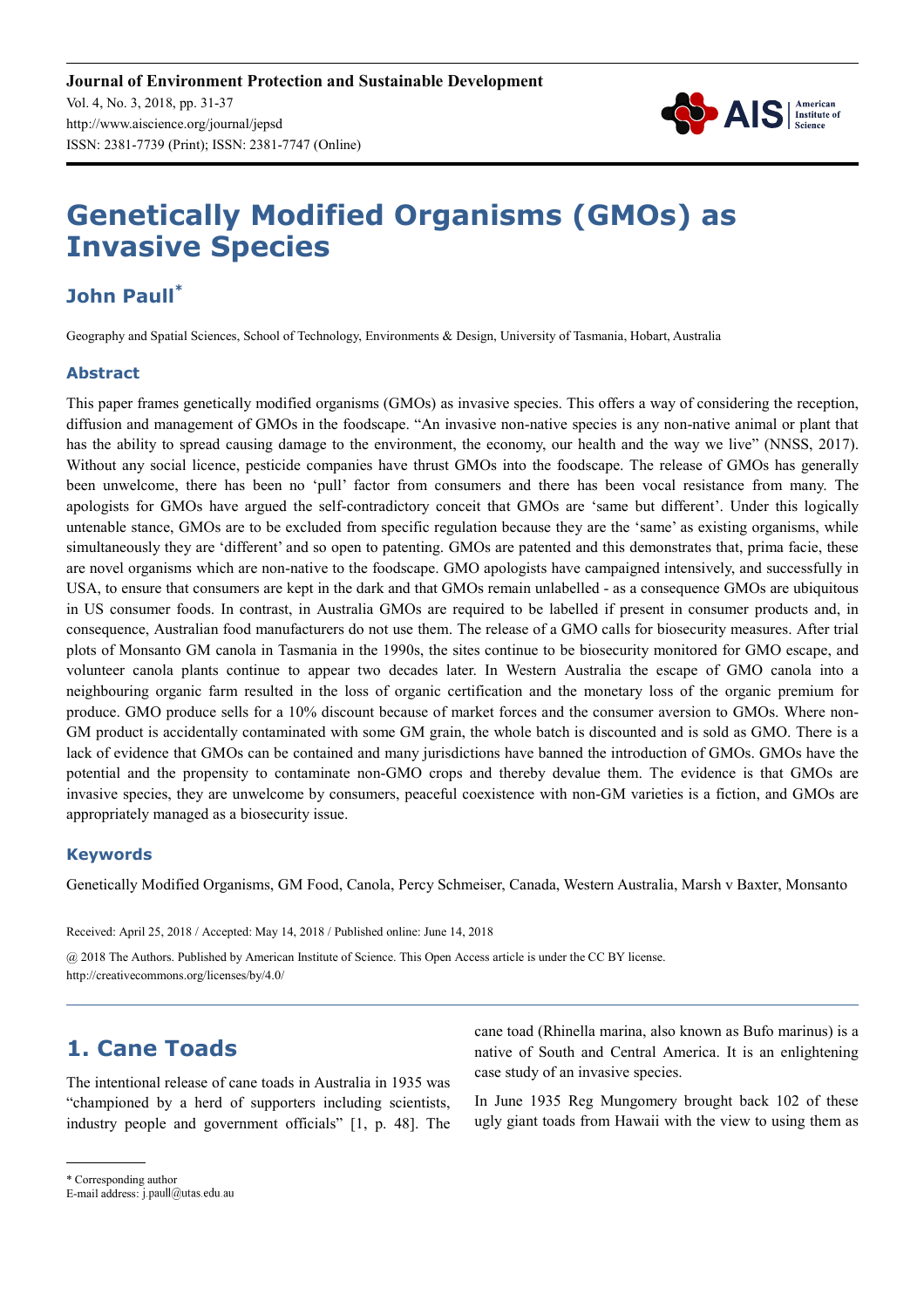a biological control. The toads were successfully bred near Cairns in Queensland and he released 2,400 toads in the nearby sugar-growing region of Gordonvale in August 1935. The nay-sayers of the day were ignored [1].

The toads were intended to control cane beetles in sugar-cane crops. They were unsuccessful in that task [2]. Meanwhile, there are now perhaps 1.5 billion cane toads in Australia. They are expanding the frontier of their territory at about 55 kilometres per annum, and they have now spread into Northern Territory, Western Australia, and New South Wales [3]. They are poisonous at all stages of their life cycle containing powerful cardiac toxins [4]. Cane toad venom is toxic to all Australian native animals [5].

Cane toads are "identified as threatening or potentially threatening the survival, abundance or evolutionary development of native species or ecological communities … They are extremely hardy animals and voracious predators … Cane toads have an impressive array of highly toxic defences" [6, p. 1]. Even worse, exposure to the common agricultural herbicide glyphosate can make toads more toxic [7] which would exacerbate their deleterious effect on native wildlife.

Cane toads are described as "a national problem" for Australia [6, p. 2]. A Parliamentary inquiry concluded that "A solution to cane toads is proving elusive… the Commonwealth Government has spent \$5 million on studies of how to eradicate cane toads … Currently hope for a solution rests with the CSIRO" [8, pp. 22-3].

Having championed their release in the first instance, the CSIRO, Australia's peak science research organisation, now researches methods to manage cane toads, with no end in sight. It is conceded that "Due to the vast scale of the cane toad infestation and the absence of a broad scale biological solution, eradication... is not practicable" [6, p. 4].

"Could a mistake like the cane toad fiasco happen again? Could another alien organism, championed by respected scientists, government departments, and politicians, be released in Australia? Consider the 1935 proposal in the light of modern criteria for research funding … The Cane Toad … builds on successes in biological control … replaces toxic pesticides … has international scientific peer review … is endorsed by Australia's leading science body … is championed by the industry … is approved for use by the Commonwealth government. It is a dead-set winner [1, p. 48].

The question is answered in the affirmative: "Yes, it could happen again" [1, p. 48]. And the question of the present paper is it happening right now with GMOs?

### **2. Invasive Species**

There is a general consensus that 'invasive species' are, firstly, organisms in places other than their prior habitats and, secondly, that they have the capacity to do harm. That harm may be, for example, to the environment, ecosystem, economy, health, lifestyle, agriculture, and/or social resources. The term is variously (but congruently) defined by the United Nations Convention on Biological Diversity and various national governments.

According to the United Nations Convention on Biological Diversity: "What are Invasive Alien Species? Invasive alien species are plants, animals, pathogens and other organisms that are non-native to an ecosystem, and which may cause economic or environmental harm or adversely affect human health. In particular, they impact adversely upon biodiversity, including decline or elimination of native species - through competition, predation, or transmission of pathogens - and the disruption of local ecosystems and ecosystem functions" [9].

In Australia: "An invasive species is a species occurring, as a result of human activities, beyond its accepted normal distribution and which threatens valued environmental, agricultural or other social resources by the damage it causes" [10].

In Britain: "An invasive non-native species is any non-native animal or plant that has the ability to spread causing damage to the environment, the economy, our health and the way we live". 'Non-native species' is elaborated as follows: "The term 'non-native species' is … the equivalent of 'alien species' as used by the Convention on Biological Diversity (CBD). It refers to a species, subspecies or lower taxon, introduced (i.e. by human action) outside its natural past or present distribution; includes any part, gametes, seeds, eggs, or propagules of such species that might survive and subsequently reproduce" [11].

In the USA: "What is an Invasive Species? As per Executive Order 13112 an 'invasive species' is defined as a species that is: (1) non-native (or alien) to the ecosystem under consideration and (2) whose introduction causes or is likely to cause economic or environmental harm or harm to human health. Invasive species can be plants, animals, and other organisms (e.g., microbes). Human actions are the primary means of invasive species introductions" [12].

# **3. Genetically Modified Organisms (GMOs)**

The business model of the GMO industry relies on (a) functioning genes inserted from one organism into another,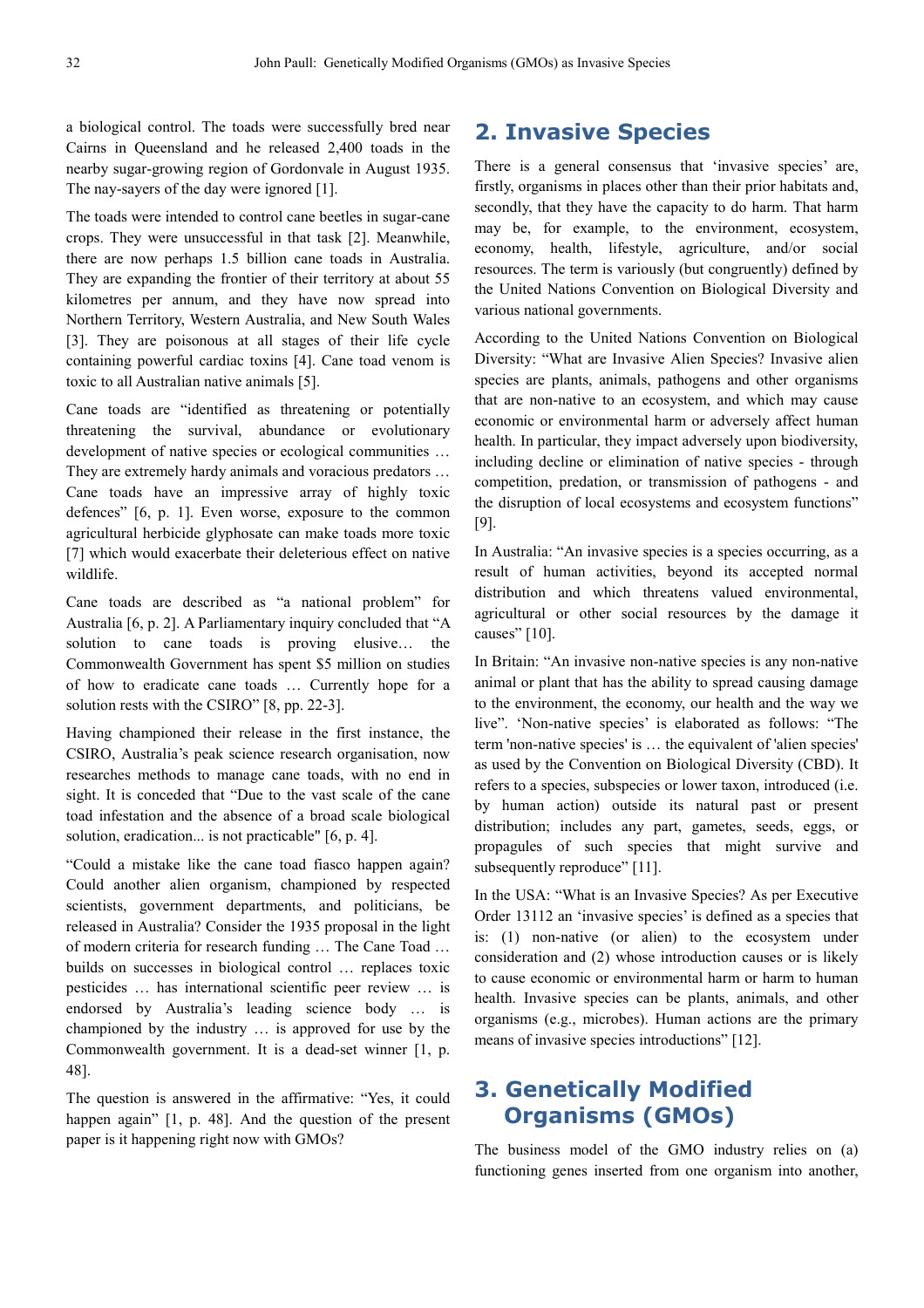(b) the resulting organism can be patented, and (c) consumer resistance can be overcome.

The genetic modification of plants was demonstrated more than three decades ago [13]. So, the science was possible. Chemical and pesticide companies have dominated the development of genetically modified (GM) food crops. For example, Monsanto's GM canola has genes from bacteria inserted to make the canola tolerant to being sprayed with herbicide. Monsanto's Roundup Ready canola is resistant to glyphosate.

The business case for GMO has rested on the patentability of organisms. The case of Diamond v. Chakrabarty resulted in a US Supreme Court decision that upheld the prior decision of the US Court of Customs and Patent Appeal that "the fact that micro-organisms are alive is without legal significance for purposes of the patent law". This was a majority decision of nine judges, split 5:4 [14]. It was this Diamond v. Chakrabarty judgement that opened the Pandora's box of GMOs because it is only patenting rights that makes GMOs an attractive corporate proposition by potentially offering unique monopoly rights over food [15].

The final leg of GMOs as a business proposition relies on consumers. Can they be found? Well no, there are no consumers clamouring for GM food, quite the contrary. The widespread penetration of GM food into the US foodscape, for example, has been facilitated by the lack of labelling, which is to say, by keeping the consumer in the dark, and never by proclaiming the food as GM. There is an army of consumer nay-sayers (who would like to be nay-eaters) and from the outset the technology has been, and remains to this day, controversial and contested [16, 17].

Just five countries grow 90% of the world's GMOs (USA, Brazil, Argentina, India and Canada) [18] and just four GM crops (soy, corn, cotton and canola) account for 99% of global GM plantings [19]. Close to 100% of GM crops are genetically engineered for herbicide tolerance (e.g to glyphosate) or insect resistance (e.g. the GM plants produce Bt toxin) [19]. Throughout the world, food shoppers avoid GMOs in their personal food choices [20].

#### **3.1. The Duplicity of Substantial Equivalence**

GMOs have entered the foodscape based on the selfcontradictory proposition of 'same but different'. To food and agriculture regulators, GMOs are pitched as the 'same' as their non GMO relatives. Meanwhile, GMOs are pitched to the patenting authorities as 'different' and novel and to a sufficient extent that warrants the award of a patent.

'Substantial equivalence' was introduced in a report of the Organisation for Economic Co-operation and Development 'Safety Evaluation of Foods Derived by Modern Biotechnology: Concepts and Principles' [21]. This document argued for an assumed safety of GM food: "Modern biotechnology... does not inherently lead to foods that are less safe... Therefore evaluation of foods and food components obtained from organisms developed by the application of the newer techniques does not necessitate a fundamental change in established principles, nor does it require a different standard of safety" [21, p. 10]. This is a pro-corporatist and a post-cautionary approach to health. The OECD motto of "For a better world economy" declares their priority as the economy [22].

GM crops are marketed to farmers as 'different'. Monsanto's GM canola is sold to farmers on the proposition that it can be sprayed with the herbicide glyphosate (Monsanto's 'Roundup') with impunity. Sprayed plants will die, except for the GM canola.

GM commodity ingredients are sold to food processors as the 'same', but a cheaper fungible alternative. GM canola is sold at a discount compared to non-GM. For example, GM canola sells at a discount of 10% relative to non-GMO canola [23].

In the USA there is limited right-to-know what the consumer is buying or eating. Chemical and food companies have spent much time and money to ensure that there is a cloak of invisibility thrown over the GM ingredients in food products, that they are not labelled as GMO, and that they are not distinguishable in the supermarket aisle. In consequence GM ingredients are ubiquitous in US processed food. In contrast, in Australia GM ingredients must be labelled; a consequence is that processors avoid using GM ingredients and processed food using GM ingredients is a rarity in an Australian supermarket aisle.

So, there is no 'equivalence' of genetics, of on-farm behaviour, of price in the market place, nor of fair consumer labelling. The doctrine of substantial equivalence is, in essence, a deceit of duplicity. To achieve a patent, the economic underpinning of the GMO industry, it is 'substantial difference' that has been demonstrated, rather than the 'substantial equivalence' that is otherwise claimed.

#### **3.2. Invading the Foodscape**

#### **3.2.1. The US Shopping Cart**

In Australia there has been longstanding requirements for the labelling of GM food and ingredients. Whether for that reason or others, a shopper would be hard pressed to find such an item in an Australian supermarket and there may indeed be none. There are a number of products, such as canola oil, that prominently declare themselves as GM-free. Sixty four countries require GM labelling of food [24]. The situation in USA is a great contrast to the Australian situation.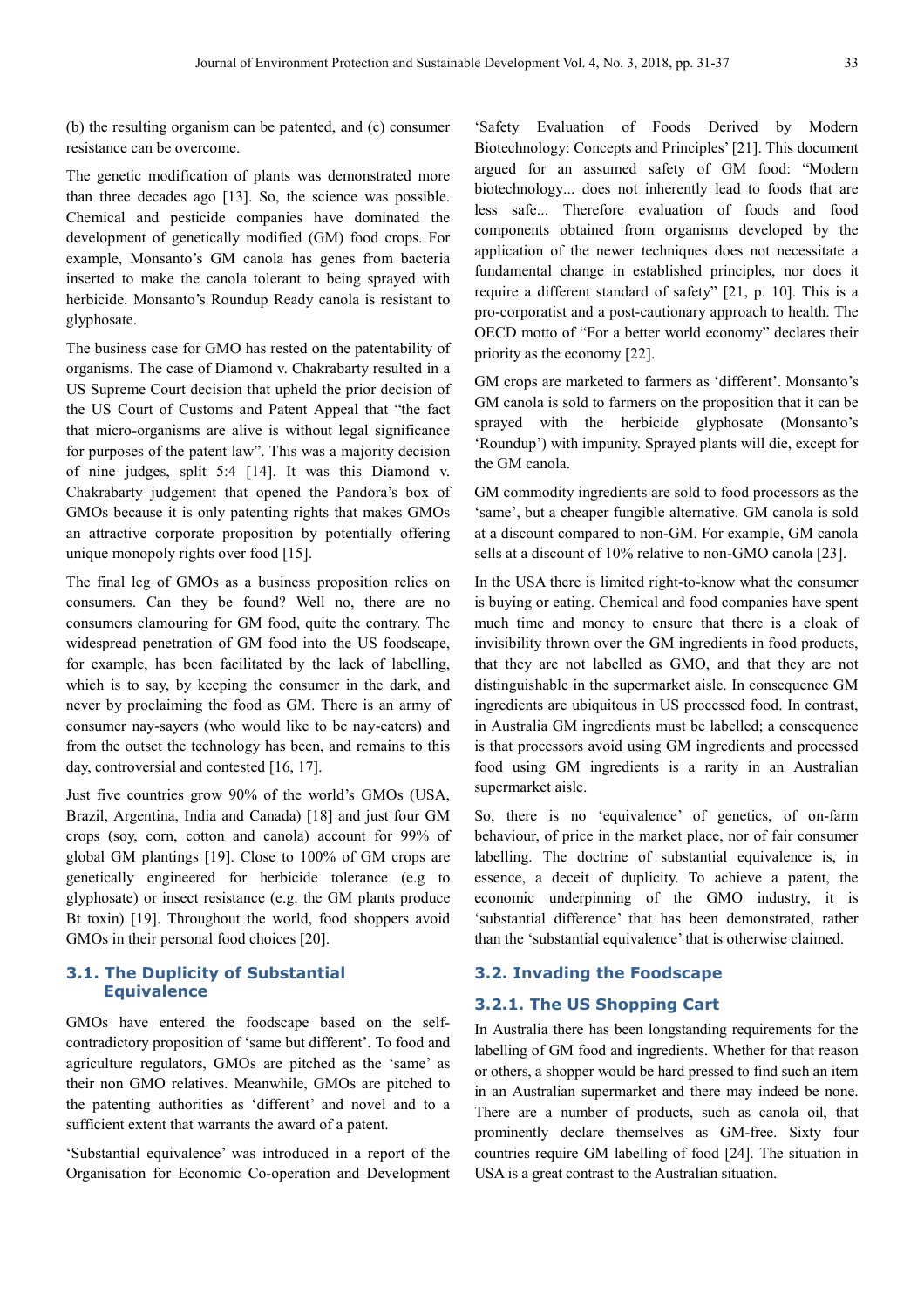In the USA between 70% and 80% of processed food contains GM ingredients [25-27]. This is a silent invisible invasion. The incursion of GM ingredients into the US diet has proceeded in the absence of a labelling regime. When GM labelling has been proposed it has been vigorously opposed by industry. If the GM industry has its way, GM food is the food that dare not speak its name. The House of Representatives voted 275 to 150 to support federal legislation that would prevent states from requiring the labelling of GM food [28].

In 2016 the voters of California voted on a proposal to label GMO food, Proposition 47. Californians were invited to vote into law 'The California Right to Know Genetically Engineered Food Act'. Section 1 (a) declared that "California consumers have the right to know whether the foods they purchase were produced using genetic engineering". Section 1 (e) of the proposed Act declared that "Polls consistently show that more than 90 percent of the public want to know if their food was produced using genetic engineering". Voters were advised that "The purpose of this measure is to create and enforce the fundamental right of the people of California to be fully informed about whether the food they purchase and eat is genetically engineered … so that they can choose for themselves whether to purchase and eat such foods" [29].

The Californian proposition was narrowly defeated, 47% to 53% (4,326,770 'Yes' votes and 4,884,961 'No' votes). It was opposed by a coalition of GMO companies and US multinational food companies who spent US\$45 million on advertising to urge voters to reject the proposition. The 'No' campaign was financed by GMO companies Monsanto, Dupont, BASF, Bayer, Dow, and Syngenta along with US multinational food and beverage companies including Pepsi, Kraft, Nestle, Coca-Cola, Kellogg, Campbell Soup, Hershey, Heinz, Mars, Unilever, Sara Lee and McCain. The lead contributor to the 'No' campaign was Monsanto (\$8.1 million). The biggest donor for the 'Yes' campaign was the Organic Consumers Fund (\$1.3 million) [29].

In July 2016, the US Senate passed, 63 to 30, a mandatory GM labelling bill [30] and shortly after President Obama signed S. 764 into law [26]. This bill is ostensibly a requirement to label GM food, but it may be a toothless tiger. For consumers with a desire to stop the incursion of GMOs into their diet and household, the bill creates many roadblocks and has been dubbed by critics the DARK Act (Denying Americans the Right to Know). The GMO labelling of the bill can hide behind QR codes and 1-800 numbers. Loopholes may allow GM ingredients including GM corn, GM beet sugar, and GM soybean oil to avoid labelling. The US Department of Agriculture has two years to formulate the rules for the labelling [26, 30]. It remains to be seen if the bill is just a sop for consumers and a de facto win for the GM industry. Like the cane toad in the Australian landscape, GMOs have successfully invaded the US foodscape, and any retreat in the foreseeable future seems unlikely.

#### **3.2.2. Tasmania's Field Trials**

Tasmania, Australia's island state, has a longstanding moratorium on the growing of GM crops. But in the late 1990s and in 2000, field trials of GM canola were conducted by Monsanto and Aventis at 57 sites. Then, in 2001 the Tasmanian Government decided on a GM-free policy for the state. Ever since, the GM test sites have been monitored multiple times a year and auditing of the sites is an ongoing process. There have been 39 audits and every audit has identified canola plants, although the number of plants reported are declining, and there are containment practices to prevent viable canola material from leaving the sites [31].

This regular monitoring over two decades is to ensure that GM canola does not escape to become an invasive species for Tasmania, and in that it has been successful. Meanwhile non-GM canola is successfully grown in Tasmania [32], and as non-GM product it attracts a premium price.

#### **3.2.3. Percy Schmeiser's Farm**

Percy Schmeiser is a Canadian farmer in Saskatchewan. He had been farming for over 50 years. With 9 fields, he grew canola on 417 hectares (1030 acres) devoted to canola [33]. Five of Schmeiser's neighbours grew Monsanto's GM canola in 1997. It appears that Schmeiser's crop was contaminated with GM canola. In any event, Schmeiser saved his 1997 seed and replanted it in 1998 which was his long standing practice. In 1998 Monsanto ordered its inspectors to trespass onto Schmeiser's fields and collect samples which they later claimed included Monsanto's patented gene for glyphosate resistance. Subsequently Monsanto demanded a licence fee for growing their gene although there was no claim that it was their seed. Schmeiser refused and Monsanto sued for patent infringement. Schmeiser countersued for libel, trespass, and contaminating his fields. The case was heard in the Federal Court of Canada, Schmeiser lost [33]. From there it went to Canada's Federal Court of Appeal. Schmeiser lost again. From there it went to the Supreme Court of Canada. Once again Schmeiser lost, although it was a narrow loss, with the nine judges split 5 to 4 [34]. That was the end of the road for legal remedies for Schmeiser.

At the age of 74 years, Schmeiser stated: "It's very upsetting and nerve-racking to have a multi-giant corporation come after you. I don't have the resources to fight this". His argument had been "Nature has been moving DNA around for thousands of years". Schmeiser declared that "You can't control it. You can't put a fence around it and say that's where it stops. It might end up 10 miles, 20 miles away" [35, p. 2].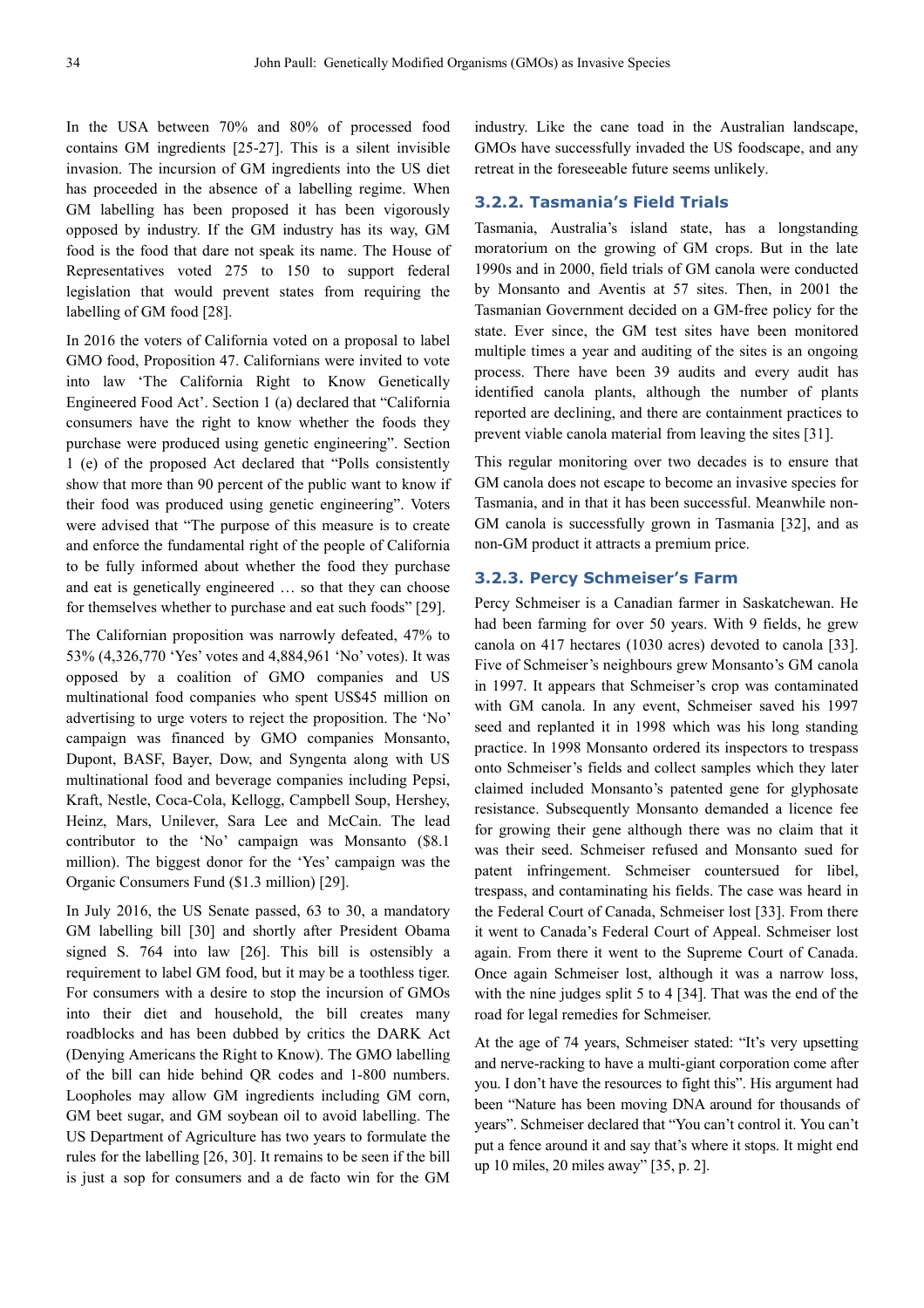Schmeiser's reflected that "We were fighting for the fundamental right of the farmer to save his seed and use it year after year" [35, p. 3]. The court effectively overturned ten thousand years of agricultural practice, the practice of seed saving. Monsanto's GM canola has acted as an invasive species to populate Schmeiser's fields. Then Monsanto has pounced to terminate the fundamental agricultural practice of seed saving. The Monsanto licensing agreement specifically excludes the rights of farmers to save their GM seed and demands the purchase of new Monsanto seed each season. This imposition was visited on Schmeiser whose fields were contaminated by Monsanto's GM canola. As a consequence of this invasive species event, the life-long practices of Canadian farmers of seed saving is forever changed, threatened, and fraught with risk of litigation.

#### **3.2.4. Steve Marsh's farm**

Steve Marsh is a certified organic farmer at Kojonup in Western Australia (WA), the largest state of Australia. A moratorium on growing GMOs in WA, in place since 2004, was partially lifted following the election of a conservative government. Monsanto's GM canola (Roundup Ready canola) was approved for planting from January 2010. On his 477 ha (1180 acres) Marsh farms sheep and grain, but not canola. His neighbour, Michael Baxter, on 900 hectares (2,224 acres) planted his fields that adjoin Marsh's farm with GM canola. He used what was, to him, a novel method of harvesting, swathing, where the seed-laden heads of the crop are cut and dropped and left in situ for collection some weeks later. However, in the weeks that followed, Marsh collected 245 canola swathes (including heads and seeds) in his fields (in December 2010). The canola collected tested positive as GM, and Marsh's organic certification was withdrawn [36].

In an effort to protect his farm and his livelihood, Marsh initiated legal action against Baxter, seeking a finding of negligence and/or nuisance, damages, and an injunction restraining Baxter's future planting of GM crops. Marsh's economic loss was agreed between the parties at A\$85,000. Marsh's crops were still saleable despite the contamination but the organic premium was forgone.

The case was uplifted to the Supreme Court because a permanent injunction was sought by Marsh. It was heard in 2014. There was general agreement between the parties regarding the facts of the case. But that is where the agreement finished; there was no agreement as to the interpretation of those facts. Although there was no dispute that 70% of Marsh's land was impacted with GM canola, the Judge rejected the characterisation of 'contamination', preferring to characterise it as a wind-blown 'incursion'. The case of negligence and nuisance was rejected, the Judge argued that the 'incursion' was not foreseeable by Baxter. There was no injunction regarding future practices. As for economic loss, the Judge suggested that Marsh take that up with his certifier [37, 38].

The case was appealed to the WA Court of Appeal (Perth) in 2015 where it was heard before three judges and was lost by a majority vote of 2:1. The following year, leave to appeal was sought in the High Court of Australia (Canberra). This was refused. The legal costs of the proceedings are in the order of A\$2 million (€1.4 m; US\$1.6m). Costs were awarded against Marsh [36].

The GM canola contaminating Marsh's farm appears to clearly meet the Australian Government definition for an invasive species: "An invasive species is a species occurring, as a result of human activities, beyond its accepted normal distribution and which threatens valued environmental, agricultural or other social resources by the damage it causes" [10]. This was not argued in court.

GM canola material (pods, seeds, and swathes) were found 1.2 km into the Marsh farm. The vector was taken to be wind, so that the wide dispersion of the GM canola plant material across the Marsh farm was a function of the vagaries of the weather with local winds picking up windrowed material from the neighbouring property. It has previously been reported that canola pollen can travel 1.5 km via wind and that pollen can travel far further (hundreds of km) depending on prevailing air currents [39].

Marsh's organic status has since been reinstated, material continues to be blown from Baxter's farm, Marsh has suffered economic loss, injury to his farm, his farming practices have been compromised, the amenity of his farm and his capacity to enjoy it have been constrained, and with potentially GM canola planted on his boundary, he could not contemplate growing organic canola. Baxter's costs were paid by Monsanto.

### **4. Conclusion**

Too often, the story of invasive species is that, despite what may be the good intentions of the promotors, the law of unintended consequences kicks in with a vengeance and there is no reversibility nor retreating to the pre-introduction state, there is just managing the problem [5, 40]. In the case of GM canola, the intentions of Monsanto are economic, which is not to say they were ever 'good' other than in that very narrow sense.

In the case of Tasmania, there was the intentional plantings of GM canola two decades ago. The sites are still being monitored against the escape of GM material into the state. This would risk GM contamination of non-GM canola and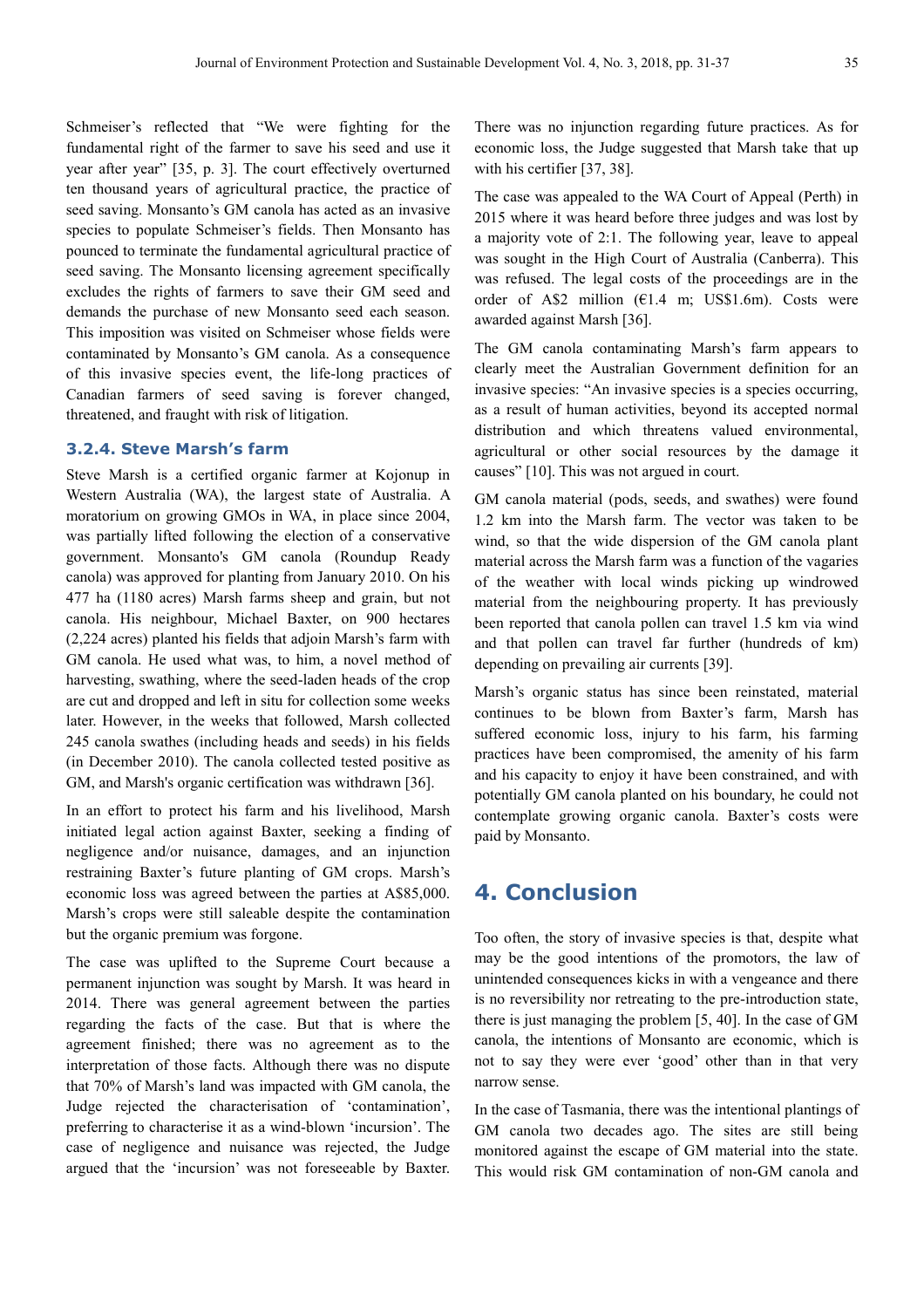potentially other plants grown in the state (via out crossing). The risks have been managed by quarantining of the sites, biosecurity measures, and regular monitoring.

In the case of Percy Schmeiser, his life-long agricultural practice of seed saving and using the seed the following year has been threatened, his economic viability has been threatened, and his right to privacy and the quiet enjoyment of his property have been compromised. The contest with Monsanto (1998- 2004) consumed his time and resources at a time when he should have been enjoying the fruits of his labour and his senior years. Proper quarantining, biosecurity measures and containment might have avoided Schmeiser's contest with Monsanto but there is no evidence that Monsanto could ever contain GM canola and thwart the dissemination and invasion of neighbouring fields.

In the case of Steve Marsh, despite all the actions of Marsh to protect his farm from invasion of his neighbour's GM canola, in open country, nothing was ever going to stop the wind borne invasion of swathed GM canola across Marsh's farm. In Canada, Schmeiser had raised the same issue that wind disperses seed and genetics across landscapes. In WA the court offered no relief to Marsh, with the result that Baxter has contaminated with impunity. No restraints have been placed on Baxter to manage and contain the genetics of his GM crops. His neighbour, Marsh, is left guessing whether Baxter's canola crops each season are GM or non-GM, as well as when and whether the crop will be swathed (and so make dispersion of seeds much more likely). There is a permanent impost of vigilance on Marsh and of collection and disposal of invasive material. The threat of loss of organic certification is ongoing and it is at the whims of his neighbour, whether GM canola is planted, where it is planted, and how it is harvested. For the Marsh farm, GM canola is an invasive species calling for continuing vigilance, impinging on his amenity and threatening his livelihood.

If GMOs are regarded as invasive species, or potential invasive species, then they can be evaluated appropriately as a threat to health and wealth and dealt with on a risk assessment, biosecurity and quarantine basis. The onus is then on the promoters to prove, manage and be responsible for containment, risk and escape, and to maintain alerts at all points of the foodscape. Under such a scenario, the secrecy of GM crops is replaced with transparency, farms with GMOs are declared, neighbours are aware, foods with GMOs are declared, there are labelling and traceability protocols in place, and the present practices of GM-invisibility is replaced with consumer awareness and clear declarative labelling.

### **Acknowledgements**

An earlier version of this paper was presented under the title

*GMOs as Invasive Species* at the Seventh International Conference on Food Studies, Università Roma Tre, Rome, Italy, 26-27 October 2017.

### **References**

- [1] Weber, K., ed. Cane Toads and Other Rogue Species. 2010, PublicAffairs: New York.
- [2] CoA, Turning back the tide the invasive species challenge: Report on the regulation, control and management of invasive species and the Environment Protection and Biodiversity Conservation Amendment (Invasive Species) Bill 2002. 2004, Canberra: Parliament of Australia, Commonwealth of Australia (CoA).
- [3] Mercer, P., The rapid spread of Australia's cane toad pests. 2017, Sydney: BBC.
- [4] McLeod, R., Counting the Cost: Impact of Invasive Animals in Australia, 2004. 2004, Canberra: Cooperative Research Centre for Pest Animal Control.
- [5] Turvey, N., Cane Toads: A Tale of Sugar, Politics and Flawed Science. 2013, Sydney: Sydney University Press.
- [6] DEWHA, Australian Government Policy on Cane Toads. 2009, Canberra: Department of the Environment, Water, Heritage and the Arts (DEWHA).
- [7] Bókony, V., et al., Chronic exposure to a glyphosate-based herbicide makes toad larvae more toxic. Proceedings of the Royal Society B, 2017. 284 (1858).
- [8] SSCECA, Inquiry into the regulation, control and management of invasive species and the Environment Protection and Biodiversity Conservation Amendment (Invasive Species) Bill 2002. 2004, Canberra: Senate Standing Committees on Environment, Communications and the Arts (SSCECA), Parliament of Australia.
- [9] CBD, What are Invasive Alien Species? 1992, Rio de Janeiro: Convention on Biological Diversity (CBD), United Nations.
- [10] DEE, Invasive Species. 2017, Canberra: Department of the Environment and Energy.
- [11] NNSS, Definition of Terms. 2017, London: Non-native Species Secretariat (NNSS).
- [12] NISIC, What is an Invasive Species*?* 2016, Beltsville, MD: National Invasive Species Information Center (NISIC), United States Department of Agriculture (USDA).
- [13] Horsch, R., et al., Inheritance of functional foreign genes in plants. Science, 1984. 223: p. 496-498.
- [14] Burger, W., Sidney A. Diamond, Commissioner of Patents and Trademarks v. Ananda M. Chakrabarty, et al. 1980, Washington: Supreme Court of the United States. Decided 16 June.
- [15] Paull, J., Beyond equal: from same but different to the doctrine of substantial equivalence. M/C Journal of Media and Culture, 2008. 11 (26).
- [16] Daniel, D., The Vicious Cycle of GMO Opposition*.* Food Studies: An Interdisciplinary Journal, 2016.  $6(3)$ : p. 1-12.